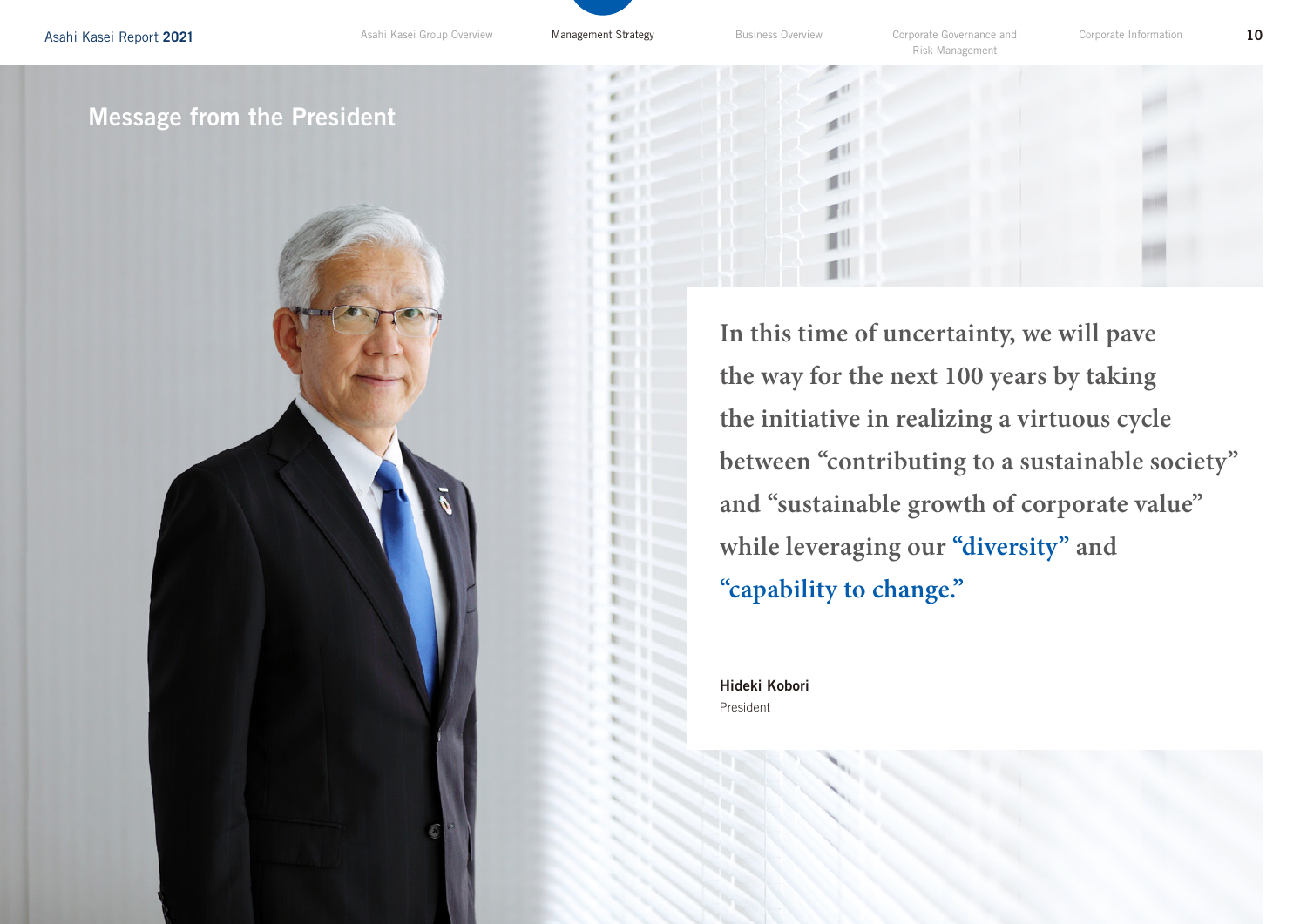# Working to thoroughly reinstitute safety and to restore trust

The Asahi Kasei Group implements Responsible Care, a chemical industry initiative promoting dialogue with society with the goal of preserving the environment and ensuring safety, health, and quality by thoroughly practicing the three fundamental "actuals," which focus on the actual place, actual thing, and actual fact throughout the life cycle of all of the products and services that we provide. Despite these efforts, two serious

accidents occurred at Asahi Kasei plants in fiscal 2020. A worker died in an explosion at our Moriyama Works in Shiga Prefecture, while the outbreak of a fire at our semiconductor plant in Nobeoka in Miyazaki Prefecture also affected our business partners. I once again offer my sincere apologies to everyone concerned. We are investigating the causes of each accident and thoroughly implementing measures to prevent any

recurrence. Furthermore, we are raising the level of safety awareness of the organization as a whole and of each and every employee by communicating the preventative measures throughout the Asahi Kasei Group. Respect for human life and safety are core values of our business. We will strive to regain trust by earnestly working to ensure the safety of communities and our employees.

#### Dramatic change in our business environment triggered by the COVID-19 pandemic and the positioning of "Cs+ for Tomorrow 2021"

The global spread of COVID-19 continues to bring about discontinuous and uncertain change. As the pandemic brought new social and environmental issues into focus, people's awareness of life, health, and hygiene as well as their values in relation to work and lifestyles have changed dramatically. I believe that increasing emphasis will be placed on the fulfillment of individuals in their lives and careers due to these changes.

Meanwhile, global warming—the primary cause of climate change—has become a pressing issue for mankind. Amid these circumstances, public- and private-sector initiatives aimed at realizing carbon neutrality by 2050 are proceeding at a rapid pace that would have been unimaginable a year ago. We also need to urgently respond to changes in international affairs resulting from the decoupling of the United States and China, and to all aspects of the entire supply chain, including human

rights issues such as forced labor. In this fast-changing world, we must maintain an awareness of all manner of opportunities and risks and boldly take on challenges as a company at the forefront of change.

In 2019, the Asahi Kasei Group launched the "Cs+ for Tomorrow 2021" medium-term management initiative. While we promoted various measures for the two mutually reinforcing aspects of sustainability of "contributing to the sustainability of society" and "the sustainable growth of corporate value," our basic approach remains unchanged. In regard to "contributing to the sustainability of society," we set forth "Care for People, Care for Earth" to clarify our stance of continuing to contribute to the sustainable development of people and the earth. We also identified Environment & Energy, Mobility, Life Material, Home & Living, and Health Care as priority fields where we can provide

value that will be highly regarded by society going forward, and we are continually focusing the allocation of management resources to these five priority fields.

Wherever there is change, there are business opportunities. In this era of great uncertainty, we will take a proactive approach by leveraging our strengths, which are the "diversity" of our human resources, technologies, and businesses and the "capability to change" created by the ingenuity of our individual employees, organizations, and the company as a whole.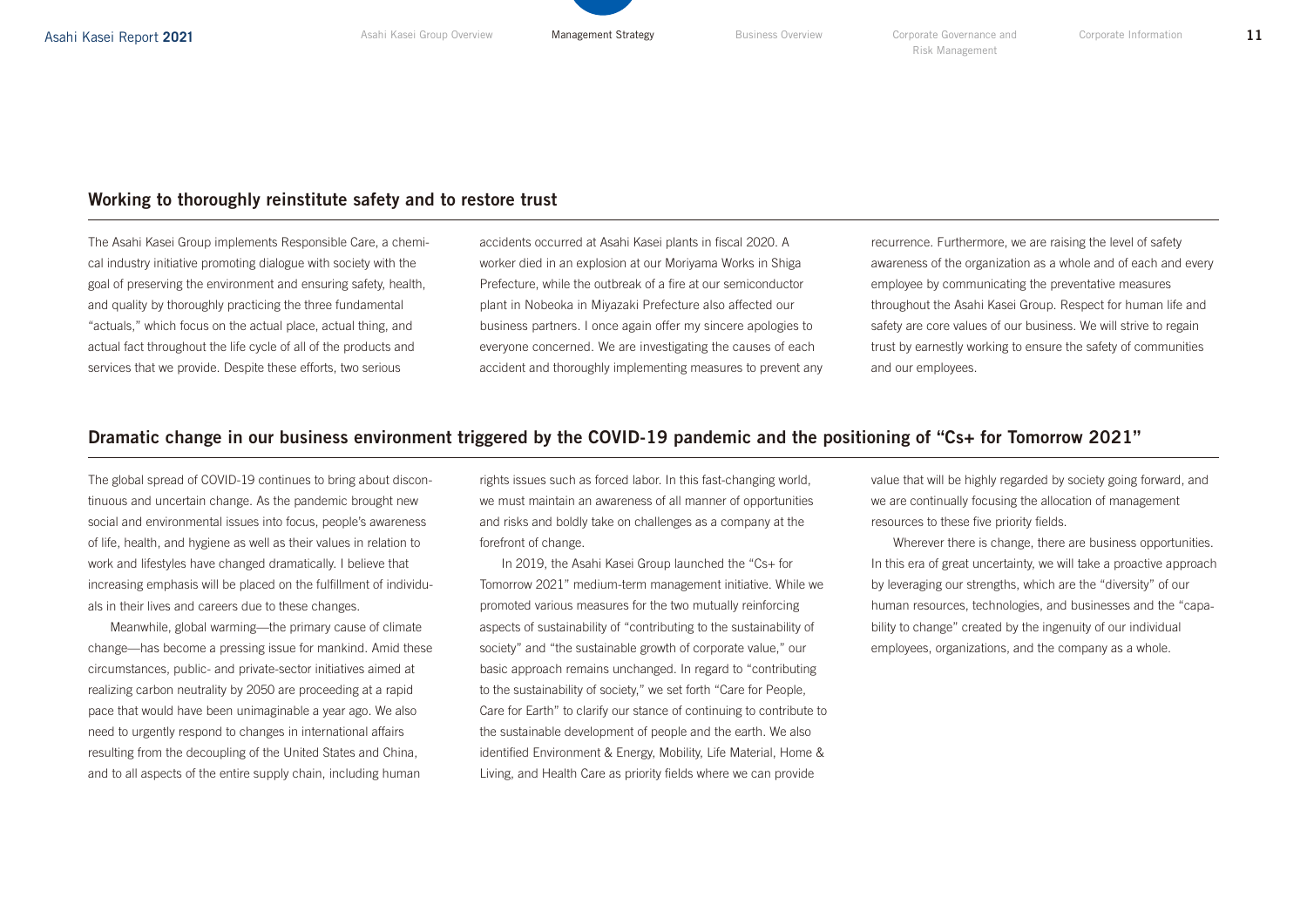### Progress on "Cs+ for Tomorrow 2021"

In fiscal 2020, the second year of "Cs+ for Tomorrow 2021," we proceeded steadily with initiatives in our priority fields for provision of value amid a business environment that continues to change unpredictably.

In Environment & Energy, we are incrementally increasing our production capacity for lithium-ion battery separators in line with the growth of the market for eco-friendly electric drive vehicles. In Mobility, we are expanding the business of Sage Automotive Interiors, Inc., a manufacturer of automobile interior fabric, while generating synergies with Lamous™, an environment-friendly artificial suede. In Life Material, we decided to build a second plant for Ceolus™ microcrystalline cellulose, which is scheduled for completion in spring 2023, in order to expand our output of high-performance products for pharmaceuticals.

In Home & Living, we are working to contribute to the achievement of a carbon neutral society and to enhance resilience to disasters with the aim of building sustainable urban environments. Meanwhile, to make the expansion of the overseas business in the United States and Australia a pillar of growth, we are developing business models adapted to the specific characteristics of each of these countries.

In Health Care, the acute critical care business, which we have positioned as a core driver of growth, entered into the respiratory dysfunction field by acquiring Respicardia, Inc. In addition, we steadily expanded the pharmaceutical business through such measures as working to increase sales of Envarsus XR™, an immunosuppressive drug for kidney transplant patients manufactured by Veloxis Pharmaceuticals, Inc., which we acquired in fiscal 2019.

While the Asahi Kasei Group was steadily promoting such initiatives, lockdowns were implemented in major cities around the world and a state of emergency was declared in Japan in response to the spread of COVID-19. As the shortage of medical products became a serious issue due to the global suspension of production and distribution, we acted quickly to provide a response. Our actions included temporarily ramping up production capacity of ventilators to 10,000 per month, the equivalent of 25 times that of our usual output, increasing the production of material for medical gowns and masks, and supplying virus removal filters required for the development of vaccines and pharmaceuticals. These actions exemplify how we leverage our "diversity" and "capability to change" to quickly identify changes in the business environment and adapt in a flexible manner.

The Health Care sector performed well in fiscal 2020, recording increased net sales and operating income. On the other hand, results in the Material sector fell significantly short of our plan at the time of formulating "Cs+ for Tomorrow 2021" due in part to a deterioration in business stemming from the decoupling of the United States and China and a decline in demand for products for the automotive market and petrochemicals. Meanwhile, in the Homes sector, results lagged one year behind the plan due to a decrease in orders received resulting from restrictions on customers visiting model homes in Japan because of COVID-19. However, we are beginning to see a recovery in the Homes sector as a result of efforts to attract customers in ways other than through model homes.

Our financial condition is sound, reflecting our emphasis on financial discipline, careful selection of capital expenditure and investment projects, and thorough implementation of appropriate control of inventories and expenses taking into consideration the circumstances in each sector. Going forward, we will improve our capital efficiency and cash-generation capabilities by steadily implementing investments in projects that will contribute to growth over the medium to long term and the transformation of our business portfolio, with a focus on the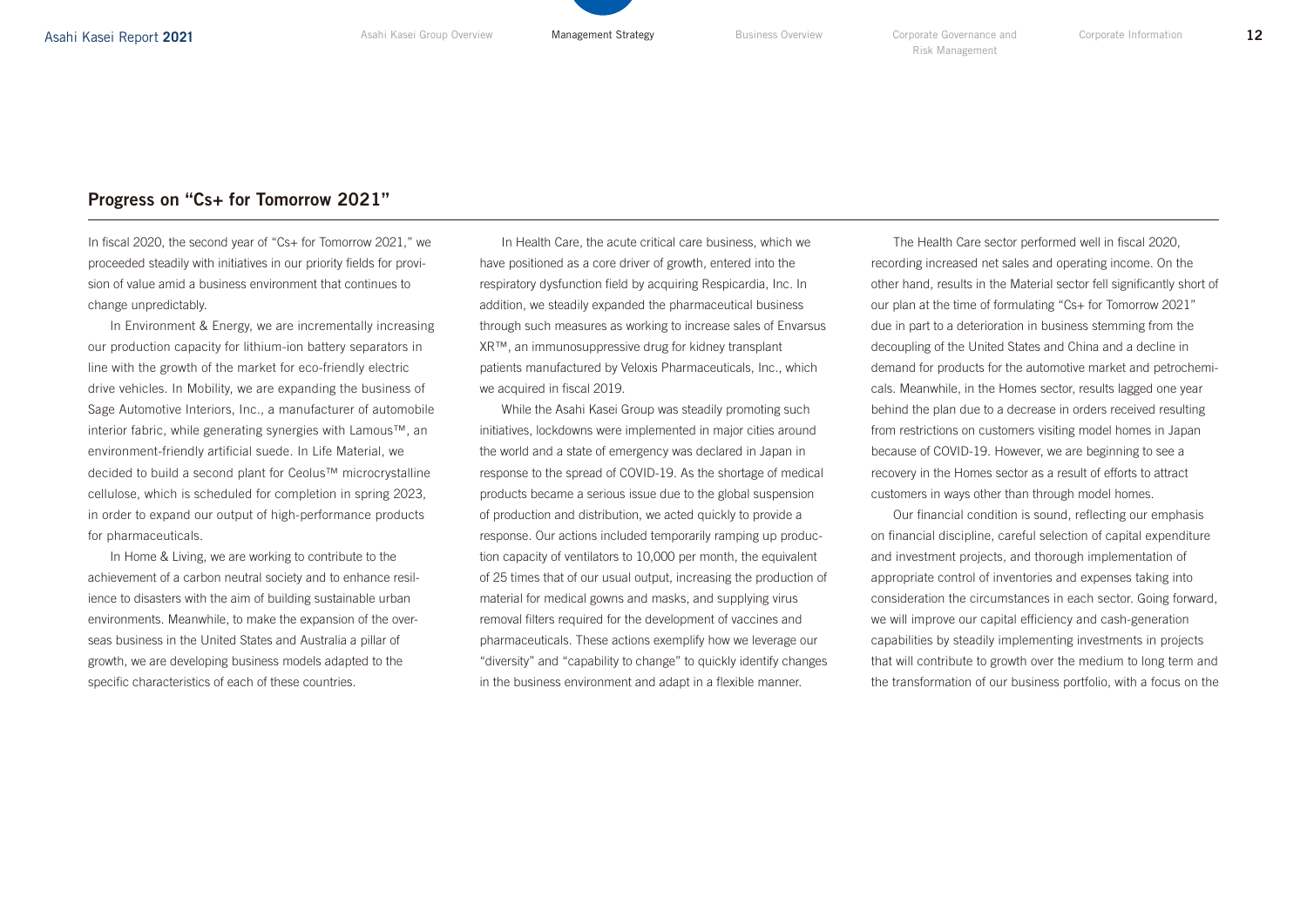#### Performance and Outlook by Sector



Growth (revenue growth rate)

Dotted circle: current term Solid circle: mid-term target Circle size: operating income amount

cost of capital while maintaining our sound financial condition. We plan to deliver returns to our shareholders at the level envisaged when formulating "Cs+ for Tomorrow 2021" by adhering to our policy of aiming for stable dividends and

#### **Current Situation by Sector\*** Outlook **Outlook**

#### **Material**

- Slower growth and lower income due to environmental change
- Recovery under way, but performance below target

|                  | FY2019  | FY2020 | FY2021  |
|------------------|---------|--------|---------|
| Sales            | 1.093.1 | 991.2  | 1.168.0 |
| Operating income | 92 4    | 66.5   | 100.0   |
| Operating margin | 84%     | 67%    | 86%     |

#### Homes

- Domestic business recovering from COVID-19 impact but 1 year behind plan
- Consolidation of McDonald Jones Homes

|                  | FY2019 | FY2020 | FY2021 |
|------------------|--------|--------|--------|
| <b>Sales</b>     | 704 4  | 6926   | 791 O  |
| Operating income | 72 7   | 63.5   | 67 O   |
| Operating margin | 10.3%  | 92%    | 8.5%   |

#### Health Care

• Increased demand for ventilators and virus removal filters; income growth forecast to achieve target

|                  | FY2019 | FY2020 | FY2021 |
|------------------|--------|--------|--------|
| <b>Sales</b>     | 337.8  | 407.9  | 400 O  |
| Operating income | 43.5   | 67.6   | 55 O   |
| Operating margin | 12 9%  | 16.6%  | 13.8%  |

\* FY2019–FY2020 results, FY2021 forecasts (announced in May 2021); ¥ billion

continuous dividend increases from a medium- to long-term perspective through the sustained generation of cash flow while paying close attention to the balance between investments for growth and our financial position.

- Prioritization of profitability and capital efficiency over increased scale; acceleration of portfolio transformation
- Thorough financial discipline; strict selection of growth investments
- Domestic growth in homes for seniors and medium-rise homes; overseas expansion in the U.S. and Australia
- Use of IT to raise profitability; continued cash flow contribution
- High earnings growth and profitability through returns on previous investments
- Continued investment for further expansion as growth driver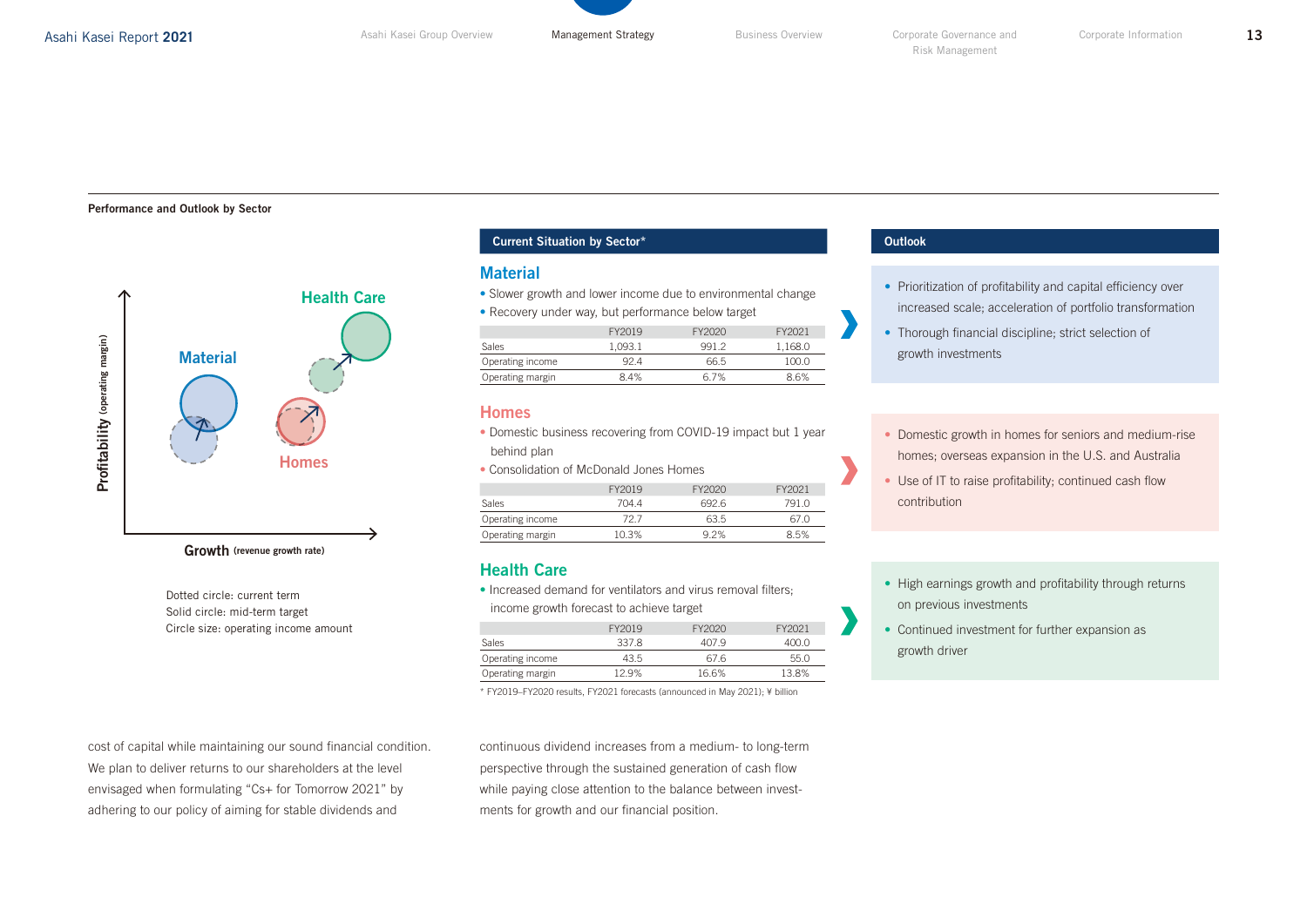# Proactively reformulating our business strategy to accelerate the transformation of our business portfolio

In fiscal 2020, we advanced the allocation of management resources to our priority fields for provision of value and proactively reformulated our business strategy to accelerate the transformation of our business portfolio. In a business environment subject to discontinuous and uncertain change, it is becoming increasingly necessary to grow earnings sustainably using limited capital in order to continuously meet the expectations of various stakeholders.

Given such circumstances, we strengthened evaluations of our business portfolio from the perspective of capital efficiency while integrating evaluations of the sustainability of our businesses from the perspective of social issues and global environmental problems. Specifically, building on evaluations using profitability (operating margin) and growth (revenue growth rate), we implemented business evaluations that added capital efficiency (ROIC) and cost of capital perspectives, sustainability perspectives (making use of quantitative indicators such as GHG emissions), and the perspectives of profit amount, profit volatility, and business stage.

Based on the results of the business evaluations, we identified 15 businesses as strategy reformulation businesses from among approximately 60 businesses evaluated, centered on businesses handling commodity products in the Material sector in particular. Senior management, including myself, and the leaders of each business carried out strategy reexaminations taking into consideration the discontinuous and uncertain competitive environment in the future. After setting key performance indicators (KPIs) and milestones, we have continuously

monitored conditions in these 15 businesses and have already begun taking action with a view to implementing structural reform in several of them.

Going forward, we will further emphasize the perspective of market position to evaluate businesses. In fact, even in a business environment in which it is challenging to develop face-toface relationships with new customers due to the ongoing

COVID-19 pandemic, our businesses that hold the leading or second-leading market share have maintained and strengthened relationships with customers and business partners. Moreover, these businesses have also succeeded in obtaining and leveraging a range of market information. We will further solidify businesses with strong market positions with the aim of achieving a more profitable portfolio of value-added businesses.

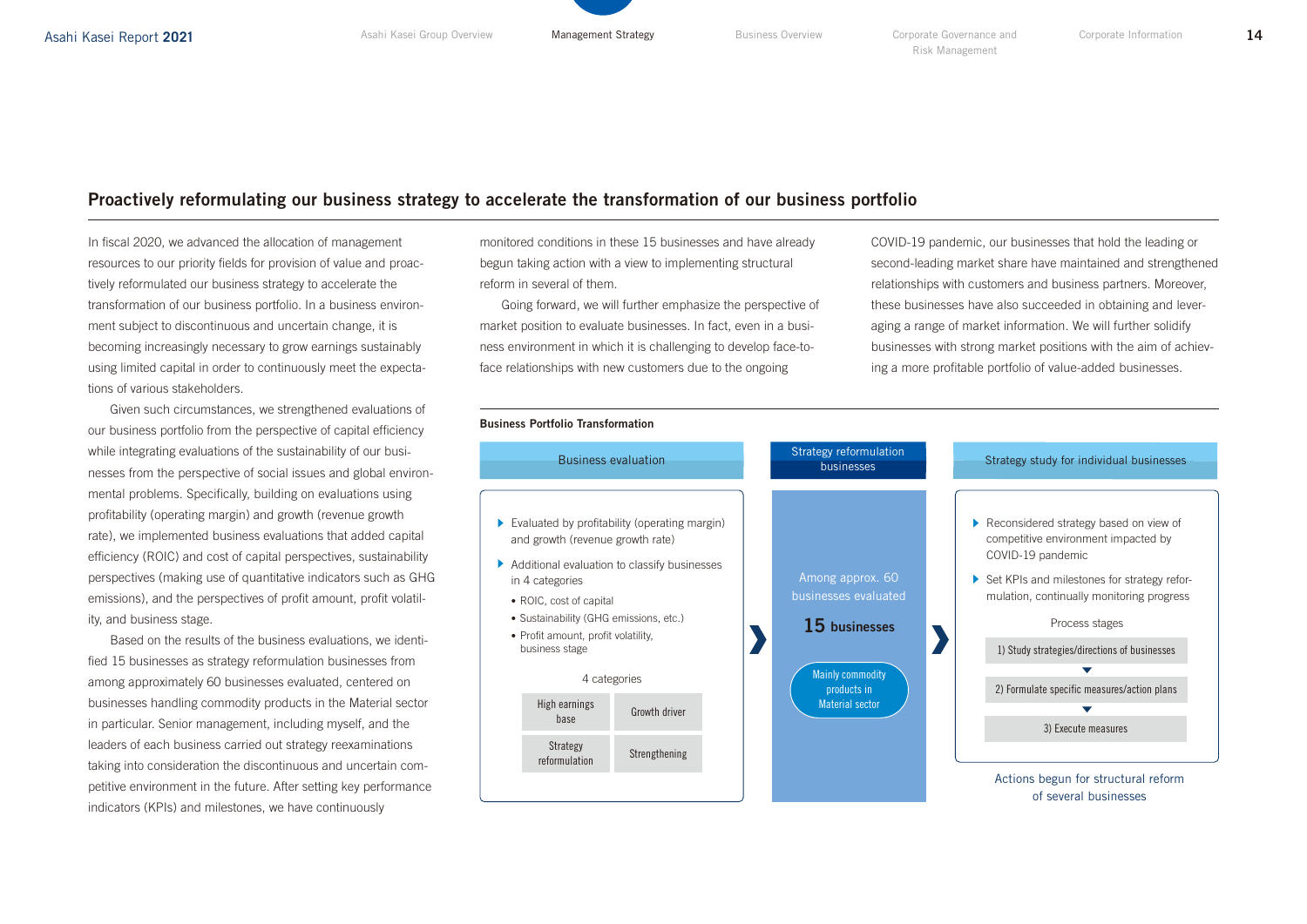# Pursuing sustainability aimed at achieving carbon neutrality and a circular economy

We pursue "Care for People, Care for Earth" under "Cs+ for Tomorrow 2021." By "Care for People" we aim to contribute to the achievement of a society in which people can lead active lives in the new normal, while "Care for Earth" indicates our contribution to the creation of a sustainable world through the achievement of carbon neutrality and a circular economy.

The Asahi Kasei Group has been implementing various initiatives contributing to the achievement of carbon neutrality and a circular economy. Amid these efforts, in May 2021 we announced our goal of achieving carbon neutrality (net-zero carbon emissions) by 2050\* to create a sustainable world. We have also set a target to reduce our GHG emissions by 30% or more by 2030 compared with fiscal 2013.

In the process leading up to our announcement on carbon neutrality, senior management, including myself, and the leaders of each business carefully carried out repeated discussions to verify the impact of carbon neutrality on all of our stakeholders. Ultimately, based on our Group Mission of contributing to life and living for people around the world, we concluded that we could achieve carbon neutrality by 2050 if we drew upon

the collective knowledge of the Asahi Kasei Group.

The goal of realizing carbon neutrality by 2050 represents a major challenge that transcends generations. I believe our generation must begin to do what we can now as a party with a stake in realizing carbon neutrality and pass on the results of our efforts to the next generation, rather than leave tackling this major challenge to those who come after us. We will formulate a road map and accelerate initiatives to achieve our targets of energy consumption reduction, energy decarbonization, manufacturing process innovation, and the transformation of our business portfolio to low-carbon businesses centered on the Material sector.

In April 2021, we established the Green Solution Project, which is under my direct authority as president, with the aim of strengthening business creation to achieve carbon neutrality. Based on an overarching view of markets related to decarbonization, this project will create new businesses leveraging our superior technologies to accelerate commercialization while promoting partnerships with other companies, the public sector, and academia. We will endeavor to develop businesses

efficiently by consolidating projects for environmental contribution technologies and products, such as those for green hydrogen using alkaline water electrolysis technology, CO<sub>2</sub> separation and recovery systems, and next-generation CO<sub>2</sub> chemistry technology, while unifying contact points with external organizations.

We also recognize that the material industry has a major part to play in the creation of a circular economy. With this in mind, several of our organizations are examining fields where we can make a contribution. As one example, we have built a platform in partnership with IBM Japan, Ltd., that visualizes and manages the supply chain utilizing blockchain technology for the recycling of used plastic. During fiscal 2021, we will conduct demonstration trials and carry out verification to ensure traceability.

\* Direct GHG emissions from business activities as indicated by Scope 1 (direct GHG emissions) and Scope 2 (indirect GHG emissions from use of electricity, heat, and steam supplied by other companies)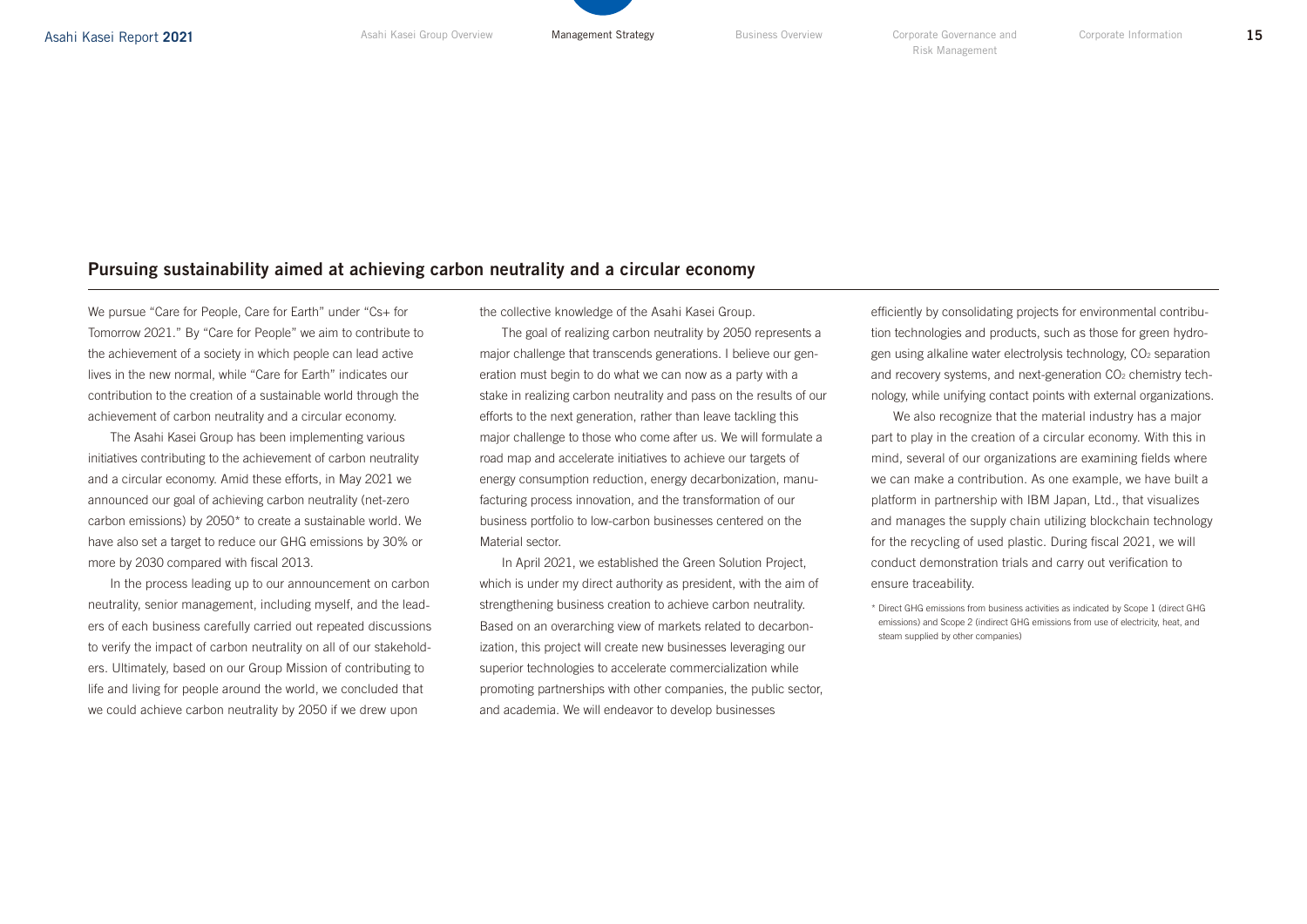### Implementing digital transformation and strengthening our human resource foundations for creating new value

The Asahi Kasei Group proactively promotes digital transformation (DX) as a pillar of our growth strategy to transform business models and create value. In April 2021, we established Digital Value Co-Creation. By transferring digital-related organizations that had been divided among multiple units under the oversight of the new unit and consolidating human resources and knowledge therein, we will entrench DX initiatives group-wide, which will enable us to transform our business models and create new businesses. In May 2021, we formulated our DX Vision 2030 to clarify our aspiration for DX.

In January 2021, prior to establishing Digital Value Co-Creation, we opened CoCo-CAFE, a digital co-creation laboratory. With the opening of this laboratory, we aim to fortify our DX foundations and create value by gathering together digital human resources from various functions, such as marketing, research and development, and production technology, to connect knowledge held inside and outside the company.

Besides these efforts, we are also proactively developing and

acquiring digital human resources. We are strengthening DX training for employees to promote measures for cultivating all employees to digital human resources, under which we aim for all employees to work with a mindset for utilizing digital technology, including through the Open Badge system. At the same time, we will increase the number of digital professional personnel to 230 by the end of fiscal 2021 via the implementation of development programs and new recruitment.

From the perspective of strengthening our human resource foundations, we are encouraging "lifetime growth" in which diverse individuals enhance their expertise and grow continuously even in times of dramatic change. We are once again reviewing workstyles and mechanisms for developing human resources while creating foundations that support the autonomous growth of employees and enable diverse individuals to thrive, guided by the basic principle that "people are our core assets; everything starts with people." Examples of our endeavors include recommending diverse workstyles such as

telecommuting, bolstering the development of professional human resources by enhancing the Group Masters program, implementing measures aimed at revitalizing our organizations and spurring the growth of our human resources based on the results of a new engagement survey, and nurturing the next generation of leaders. In these ways, we are providing support for the growth of employees of all ages and positions in accordance with the career plans of their choice.

We are also proactively advancing measures in relation to health and productivity management. I believe that maintaining and improving the physical and mental health of employees and their families is the foundation for employee vitality and growth. To create opportunities for employees to play active roles and achieve growth, we will focus on reducing the rate of absence due to ill health, enhancing motivation for work, and fostering a strong organizational culture of ambition, which will in turn help raise productivity.

#### Strengthening corporate governance and risk management to improve corporate value

Corporate governance and risk management are vital elements for steadily implementing our management strategies and the business activities and initiatives to strengthen our foundations based on them, as well as for enhancing our operations.

With our corporate governance structure, we have in place a system to gain appropriate oversight and advice, paying attention to the proportion of Independent Outside Directors and

Audit & Supervisory Board Members and their various backgrounds as we make the most of our "diversity" and "capability to change." In a fast-evolving business environment, we will continue to review corporate governance as a mechanism for making optimal decisions transparently, fairly, promptly, and boldly. At Board of Directors' meetings in fiscal 2020, we carried out free and open discussions on our policy for the improvement of corporate value while incorporating the perspectives of a wide range of stakeholders in a timely manner. These discussions included the sharing of a broad range of information on the substance of communications with investors and shareholders and on the promotion of sustainability as well as deliberations concerning the transformation of our business portfolio.